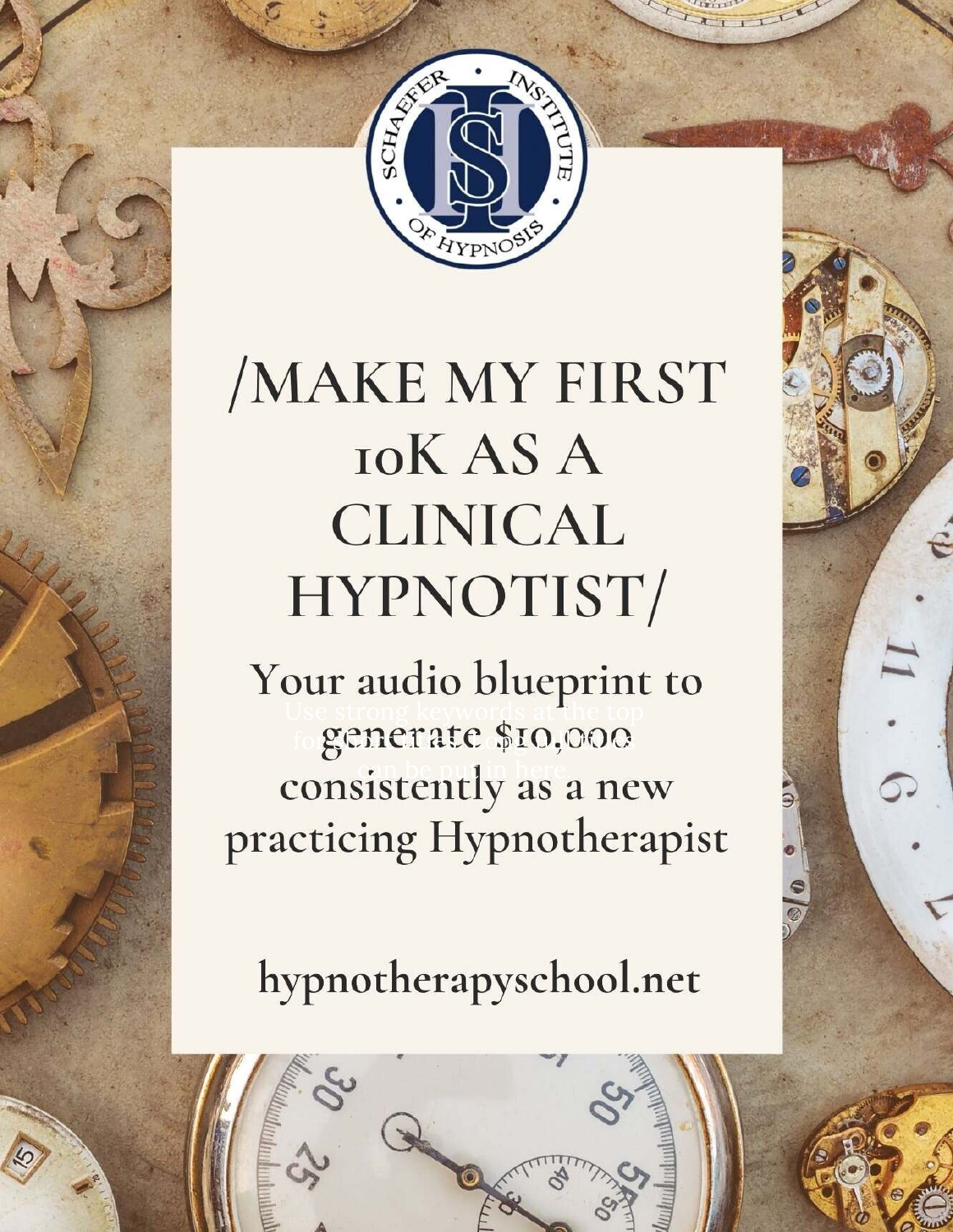At the end of this, my big promise is that you will leave knowing how to make your first \$10,000 as a clinical hypnotherapist. And we want you to be wildly successful!

Here are the five ways you can make your first \$10,000 as a clinical hypnotherapist:

- 1- Group work / Mastermind
- 2- Monthly Coaching Calls
- 3- Individual sessions
- 4- Contract work with organizations
- 5- Seminars / Events

So let's get you started on the right foot. First, I will give you some basic effective marketing tips you can act on today and then tell you how to fill these channels with flow in your business. Then I will break down the profitability of each one, so once your training with Schaefer Institute of Hypnosis is complete, you will hit the ground running.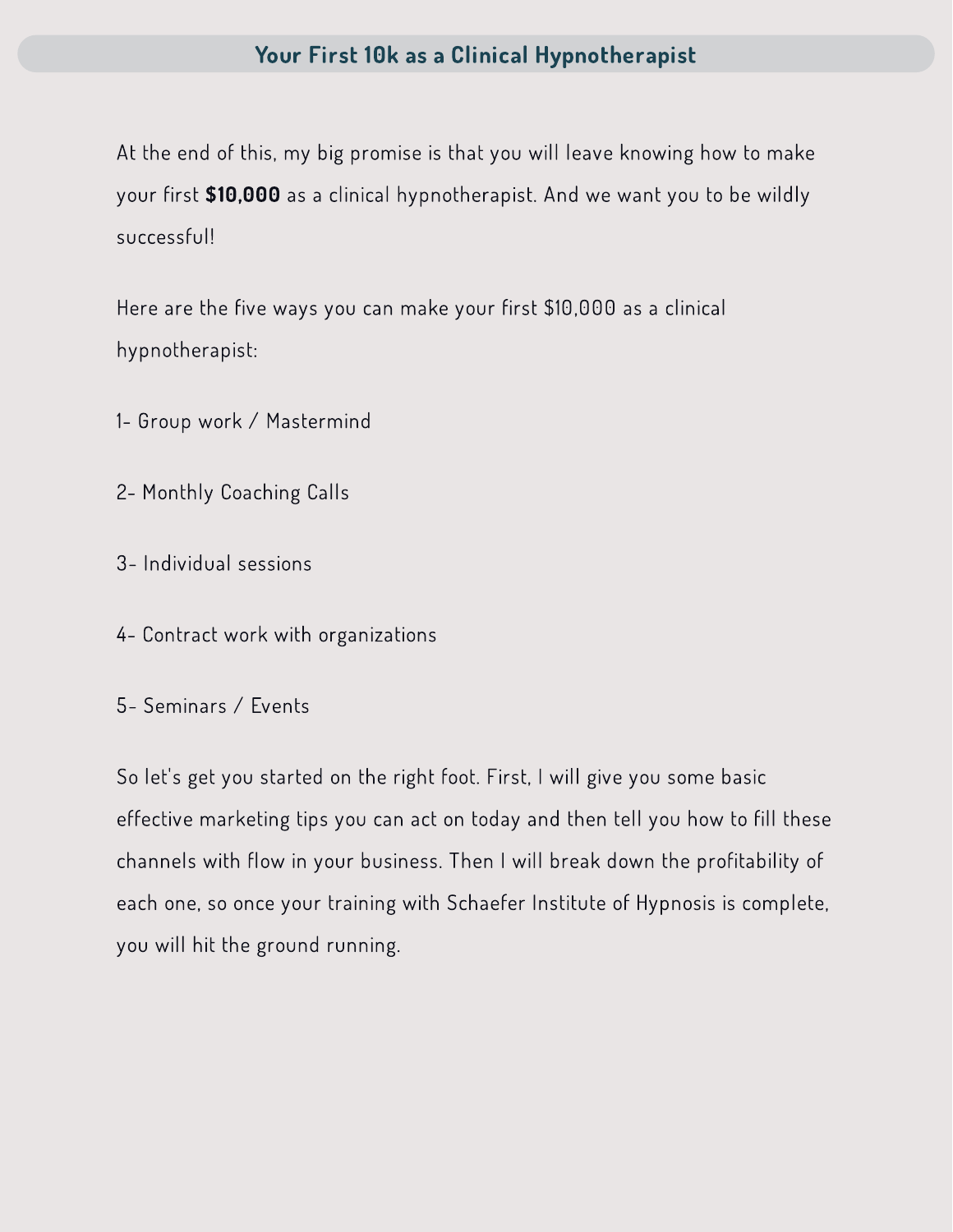#### Get super clear about your target audience.

Your heart may want to serve the entire world but let's start at home base first and then expand.

Who are you?

What problem have you solved in your life?

What issue do you know so well that you can talk about it for days?

For me, it was anxiety. It is what brought me to hypnosis in the first place. Once I was able to manage it, I wanted to tell everyone how they could manage their anxiety also. It became my passion.

What is your passion?

Where do your people hang out?

If you can answer that you have just found your golden ticket.

Put yourself in front of the best people, and they will love you for it. Problems are only problems until a solution is found and everyone has the solution within. You simply help people access the solution more resourcefully.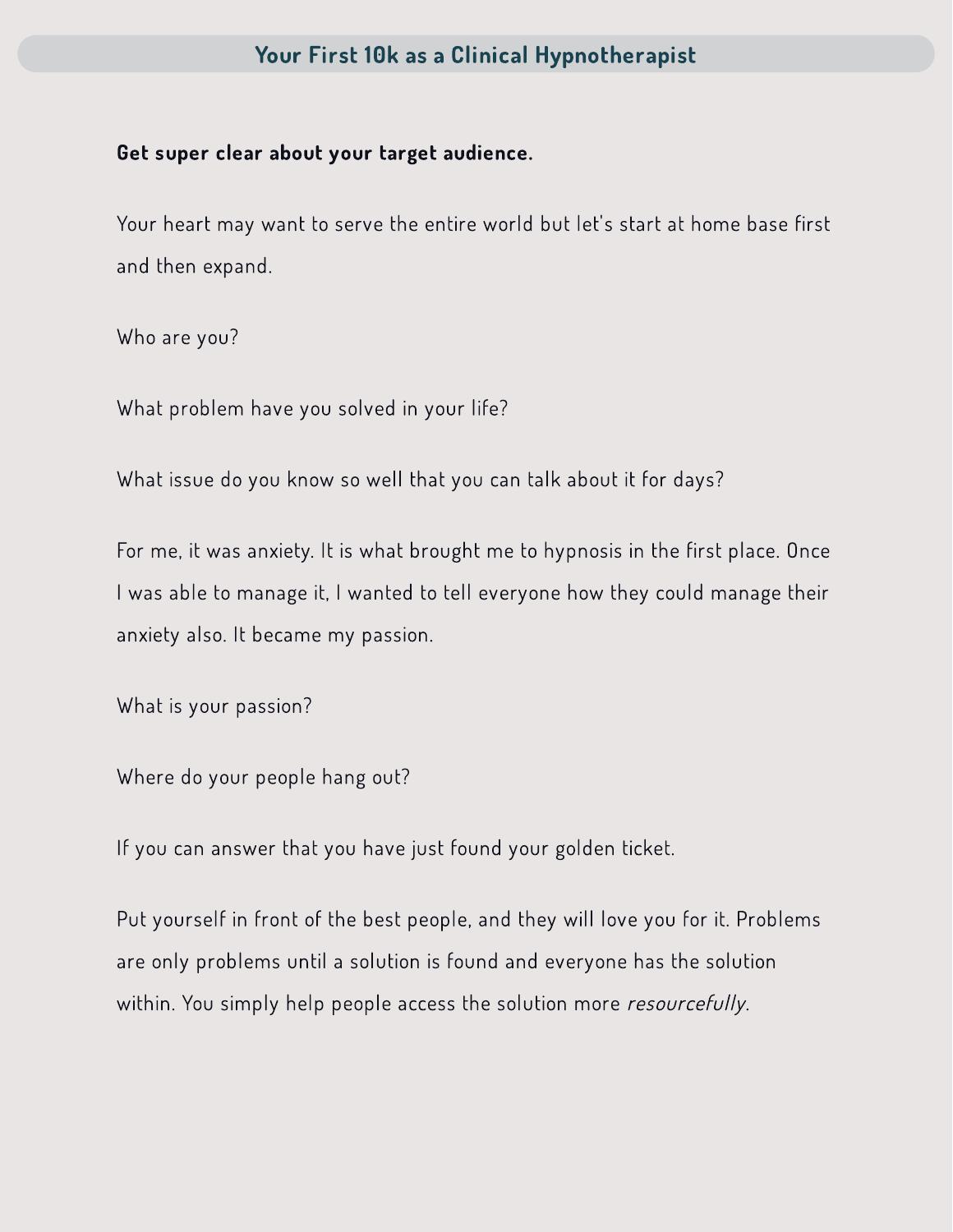Where is your audience?

- Facebook/groups
- Clubhouse
- Civic organizations
- Networking / local / masterminds
- Quora
- Haro
- YouTube

Become a mad scientist and make a list of everywhere you think clients could be and introduce yourself to whomever is running it. If you add a Facebook group for expectant women, ask if you can do a Facebook live with the admin and give them some pre-birth and post-birth stress-relieving tips. Draw them to your website with a free hypnobirthing relaxation audio and get them on your mailing list.

You could partner with midwives and postpartum people. A good potential free offering could be to "get a full night's sleep in minutes" or "how to refresh your brain in minutes." This will help new sleep-deprived moms and dads. A little relief goes a long way.

To recap the quick marketing process:

- 1. What was your problem?
- 2. Who else has your problem?
- 3. Where do they hang out?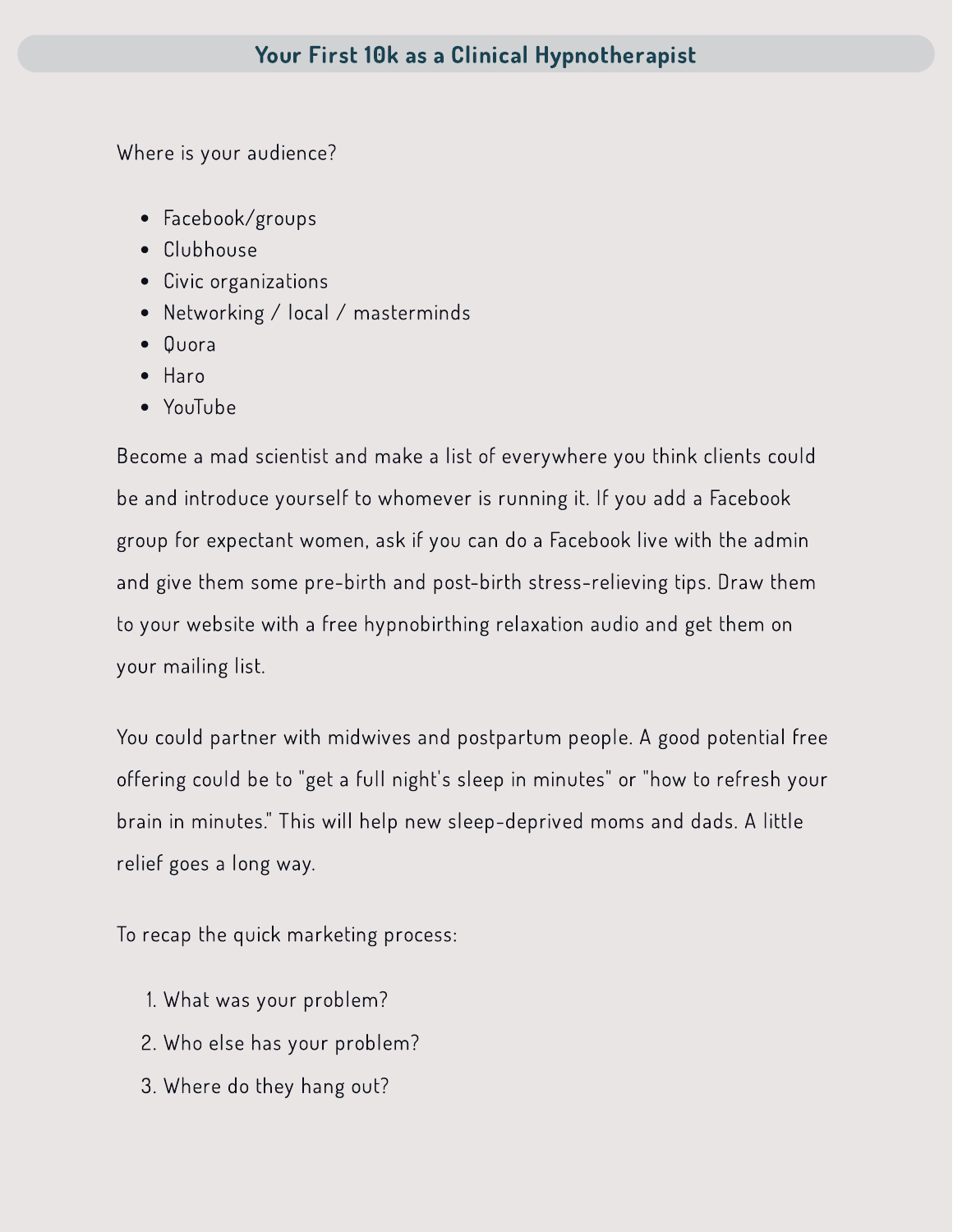- 4. Go to the leader of the hangout and partner with them to find out the win-win?
- 5. Be tenacious and meet people
- 6. Give people a chance to connect with you and offer free or discounted sessions for groups.
- 7. Help people understand what hypnosis is and how it will benefit them.
- 8. Ask for the sale and collect money
- 9. Schedule your session packages with your clients

#### Show Me the Money!

Group classes - Weekly, bi-weekly, or monthly. Meetings are classes that will help people get an affordable option and get you in front of them in a unique way. Usually, group work is free, or it comes with a small price tag. On the low end you can generate \$1,000/month or more.

#### Monthly accountability calls

For a monthly fee, you can become an accountability partner with a monthly check and call for your best clients. This can be rolled into one all-inclusive package, which you can charge for accordingly. Get just 10 people who need some accountability and connection and that gets you \$1,000 a month.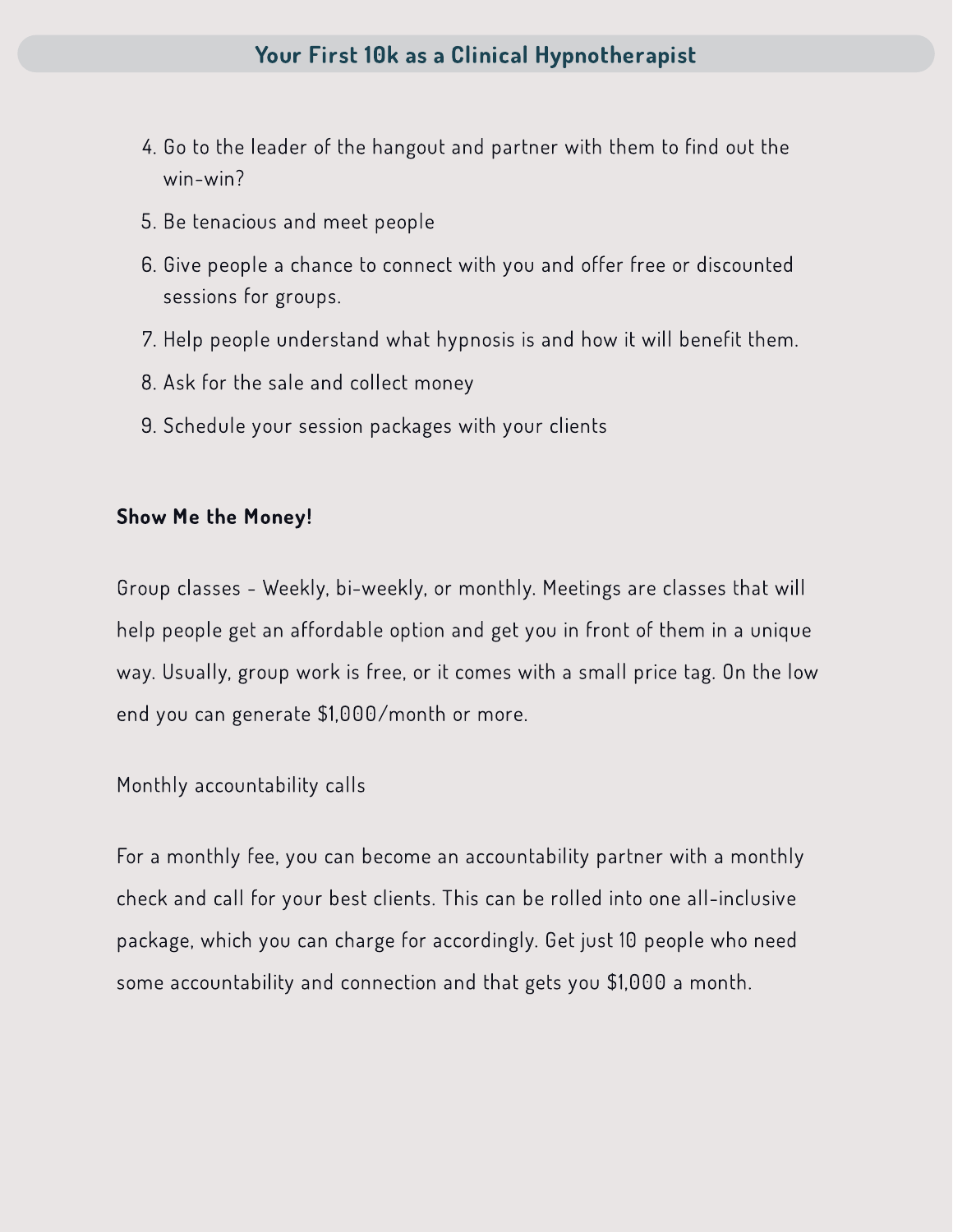Individual sessions

This is your bread and butter. This is where you take your clients on a powerful journey of massive positive change. You get to walk with them to unfold and take their hero's journey. Hypnosis sessions run from \$70 to \$200 for most hypnotists. \$100 per session times 10 clients a week is \$4,000 per month.

Contract with organizations

Corporate Wellness is always trying to find ways to help employees improve their health. A friend of mine recently got a wellness contract for \$150,000. Corporations want to keep their employees healthy, and they will pay handsomely to help supplement or provide effective programs to keep their employees healthy. Your retainer could be \$2,000 to \$5,000 per month, for example.

Seminars and events

The last event I did as a clinical hypnotherapist had 50 people paying \$395 per ticket, which yielded about \$15,000 after expenses. I also used this weekend ticket as a way to sell larger packages. Let's say you sell 25 tickets at \$97, which is \$2,425. And Bam! All together, that's \$10,425 in only one month.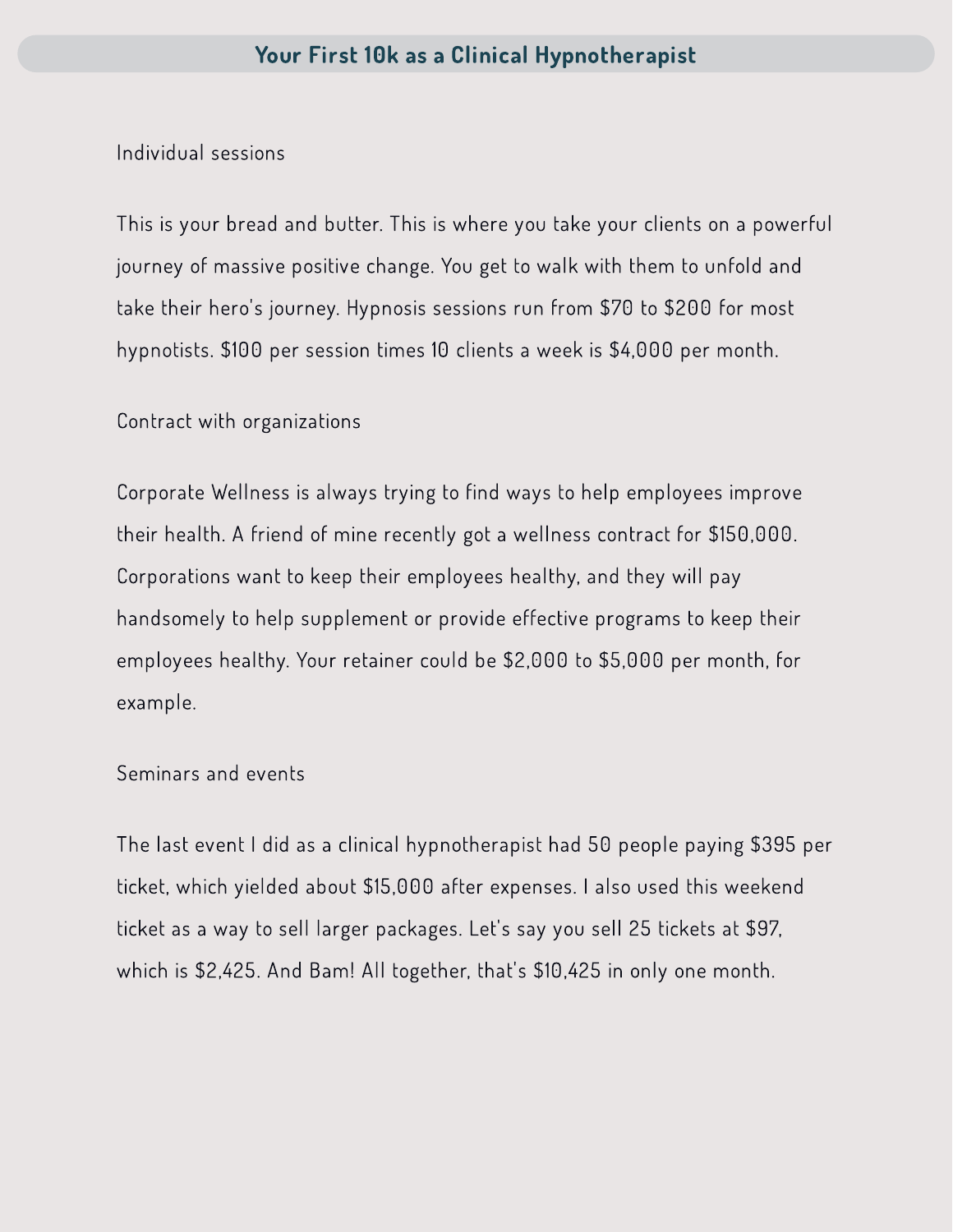Blueprint at a glance:

- Know your people
- Find your people
- Give them entry offers
- Make yourself available
- Set up your five streams of income.

Not only do you make your 10K, but you'll do it consistently.

Here's the other way to break down your schedule for \$10,000 a month:

1- Weekly group call – 4 hours a month

2- Monthly Accountability - 10 hours a month

3- Individual Sessions - 40 hours a month

- 4- Corporate Wellness Retainer 20 hours a month
- 5- Events 16 hours a month

This is 90 hours of client work on average, you work 22.5 hours a week with clients to generate \$10 plus per month!

The remainder of your work time will be used for connection, marketing and business planning.